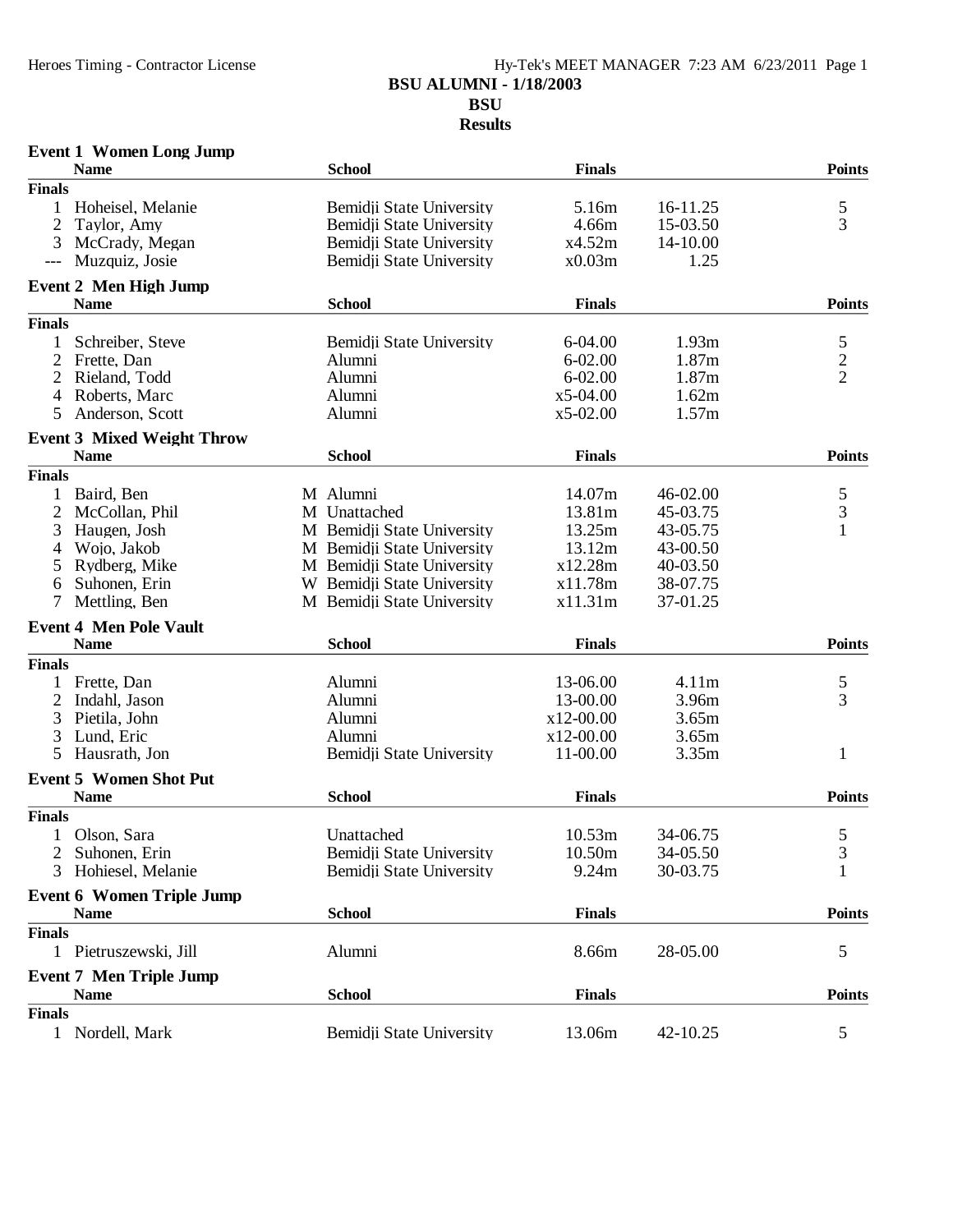#### Heroes Timing - Contractor License Hy-Tek's MEET MANAGER 7:23 AM 6/23/2011 Page 2 **BSU ALUMNI - 1/18/2003 BSU Results**

|               | Finals  (Event 7 Men Triple Jump)                  |                                                      |                     |                |
|---------------|----------------------------------------------------|------------------------------------------------------|---------------------|----------------|
|               | <b>Name</b>                                        | <b>School</b>                                        | <b>Finals</b>       | <b>Points</b>  |
|               | 2 Schreiber, Steve                                 | Bemidji State University                             | 12.38m<br>40-07.50  | $\overline{c}$ |
|               | 2 Frette, Dan                                      | Alumni                                               | 12.38m<br>40-07.50  | $\overline{2}$ |
| 4             | Smith, Justin                                      | Bemidji State University                             | x11.28m<br>37-00.25 |                |
|               | <b>Event 8 Women 55 Meter Hurdles</b>              |                                                      |                     |                |
|               | <b>Name</b>                                        | <b>School</b>                                        | <b>Finals</b>       | <b>Points</b>  |
| <b>Finals</b> |                                                    |                                                      |                     |                |
|               | Hoheisel, Melanie                                  | Bemidji State University                             | 8.70                | 5              |
| 2             | Taylor, Amy                                        | Bemidji State University                             | 9.31                | $\overline{3}$ |
|               | 3 Hamilton, Megan                                  | Bemidji State University                             | x9.78<br>10.06      |                |
|               | 4 Balsley-Kriegl, Toni                             | Alumni                                               |                     | 1              |
|               | <b>Event 9 Women 55 Meter Dash</b>                 |                                                      |                     |                |
|               | <b>Name</b>                                        | <b>School</b>                                        | <b>Finals</b>       | <b>Points</b>  |
| <b>Finals</b> |                                                    |                                                      |                     |                |
|               | Hoheisel, Melanie                                  | Bemidji State University<br>Bemidii State University | 7.52<br>7.76        | $rac{5}{3}$    |
| 2<br>3        | Perry, Carla<br>McInery, Shawna                    | Unattached                                           | 7.99                | $\mathbf{1}$   |
|               |                                                    |                                                      |                     |                |
|               | Event 10 Women 400 Meter Dash<br><b>Name</b>       | <b>School</b>                                        | <b>Finals</b>       | <b>Points</b>  |
| <b>Finals</b> |                                                    |                                                      |                     |                |
|               | 1 Ferguson, Paige                                  | Bemidii State University                             | 1:08.25             |                |
|               | 2 Reque, Molly                                     | Alumni                                               | 1:09.02             | $\frac{5}{3}$  |
|               |                                                    |                                                      |                     |                |
|               | <b>Event 11 Women 800 Meter Run</b><br><b>Name</b> | <b>School</b>                                        | <b>Finals</b>       | <b>Points</b>  |
| <b>Finals</b> |                                                    |                                                      |                     |                |
|               | Holman, Dawn                                       | Bemidji State University                             | 2:30.08             | 5              |
|               | 2 Miltich, Martha                                  | Bemidji State University                             | 2:39.00             | 3              |
|               | 3 Muzquiz, Josie                                   | Bemidji State University                             | x2:44.08            |                |
|               | <b>Event 12 Women 200 Meter Dash</b>               |                                                      |                     |                |
|               | <b>Name</b>                                        | <b>School</b>                                        | <b>Finals</b>       | <b>Points</b>  |
| <b>Finals</b> |                                                    |                                                      |                     |                |
|               | McInery, Shawna                                    | Unattached                                           | 27.75               |                |
| 2             | Perry, Carla                                       | Bemidji State University                             | 28.53               | $\frac{5}{3}$  |
| 3             | Reque, Molly                                       | Alumni                                               | 31.42               | $\mathbf{1}$   |
|               | <b>Event 13 Women 3000 Meter Run</b>               |                                                      |                     |                |
|               | <b>Name</b>                                        | <b>School</b>                                        | <b>Finals</b>       | <b>Points</b>  |
| <b>Finals</b> |                                                    |                                                      |                     |                |
| $\mathbf{1}$  | Schmidt, Casey                                     | Bemidji State University                             | 11:53.68            | 5              |
|               | 2 McInery, Shawna                                  | Unattached                                           | 12:08.86            | 3              |
|               | Event 15 Women 1600 Meter Run                      |                                                      |                     |                |
|               | <b>Name</b>                                        | <b>School</b>                                        | <b>Finals</b>       | <b>Points</b>  |
| <b>Finals</b> |                                                    |                                                      |                     |                |
|               | Miltich, Martha                                    | Bemidji State University                             | 5:32.26             | 5              |
| 2             | Jayne, Dusich                                      | Alumni                                               | 5:58.53             | 3              |
| 3             | Janell, Rook                                       | Bemidji State University                             | 5:59.35             | $\mathbf{1}$   |
| 4             | Wendy, Scholler                                    | Alumni                                               | 6:07.80             |                |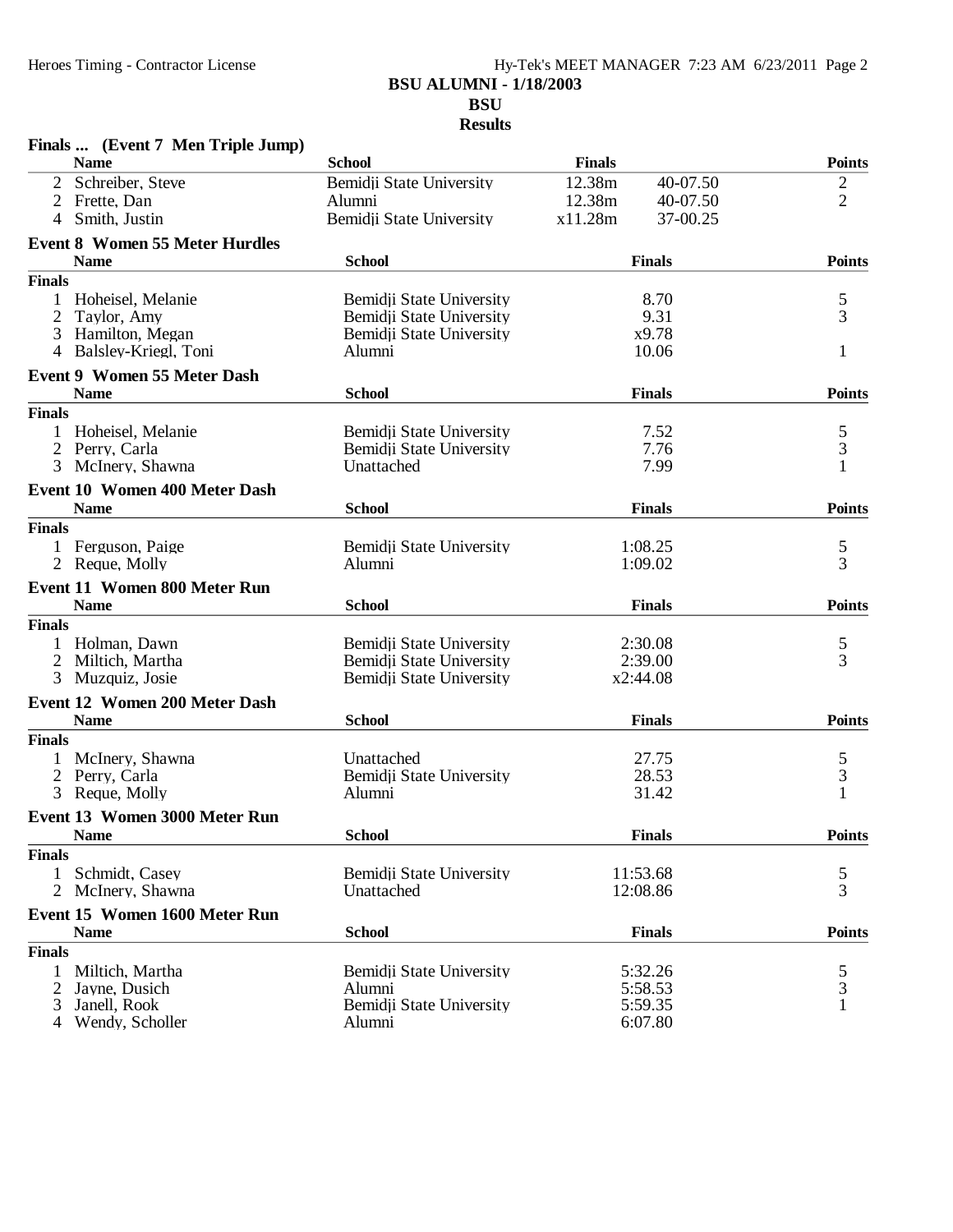## Heroes Timing - Contractor License Hy-Tek's MEET MANAGER 7:23 AM 6/23/2011 Page 3 **BSU ALUMNI - 1/18/2003 BSU**

**Results**

|               | Finals  (Event 15 Women 1600 Meter Run) |                          |               |                |               |
|---------------|-----------------------------------------|--------------------------|---------------|----------------|---------------|
|               | <b>Name</b>                             | <b>School</b>            | <b>Finals</b> |                | <b>Points</b> |
| 5             | Katie, Dippel                           | Bemidii State University | x6:23.99      |                |               |
| 6             | Wanda, Roff                             | Alumni                   | x7:51.93      |                |               |
|               | <b>Event 16 Men 55 Meter Hurdles</b>    |                          |               |                |               |
|               | <b>Name</b>                             | <b>School</b>            | <b>Finals</b> |                | <b>Points</b> |
| <b>Finals</b> |                                         |                          |               |                |               |
|               |                                         |                          | 7.59          |                |               |
| 1<br>2        | Eggerth, Andy                           | Alumni<br>Alumni         | 8.03          |                | $\frac{5}{3}$ |
|               | Frette, Dan                             |                          | x8.38         |                |               |
| 3             | Pietila, John                           | Alumni                   |               |                |               |
| 3             | Rieland, Todd                           | Alumni                   | x8.38         |                |               |
| 5             | Smith, Tom                              | Alumni                   | x8.60         |                |               |
| 6             | Hausrath, Jon                           | Bemidji State University | 8.84          |                | 1             |
| 7             | Kuznia, Tyson                           | Bemidji State University | 8.92          |                |               |
|               | Event 17 Men 55 Meter Dash              |                          |               |                |               |
|               | <b>Name</b>                             | <b>School</b>            | <b>Finals</b> | H#             | <b>Points</b> |
| <b>Finals</b> |                                         |                          |               |                |               |
|               | Eggerth, Andy                           | Alumni                   | 6.62          | 1              | 5             |
| 2             | Peterson, Drew                          | Alumni                   | 6.67          | 1              | 3             |
| 3             | White, Tristan                          | Bemidji State University | 6.80          | $\overline{c}$ | $\mathbf{1}$  |
| 4             | Hopkins, Ben                            | Bemidji State University | 6.81          | 1              |               |
| 5.            | Cooper, Mitch                           | Bemidji State University | x6.83         | 1              |               |
| 6             | Martin, J.B.                            | Bemidji State University | x6.90         |                |               |
|               | Fjosne, Jeff                            | Alumni                   | x6.93         |                |               |
|               | Ferraro, Joe                            | Alumni                   | x6.98         | $\frac{2}{1}$  |               |
| 9             | Kucher, Rob                             | Bemidji State University | x7.04         |                |               |
| 10            | Feia, Aaron                             | Alumni                   | x7.28         |                |               |
| 11            | Roberts, Tom                            | Alumni                   | x7.58         |                |               |
| 12            | Honan, Mike                             | Alumni                   | x7.93         | $\frac{2}{2}$  |               |
|               | Event 18 Men 400 Meter Dash             |                          |               |                |               |
|               | <b>Name</b>                             | <b>School</b>            | <b>Finals</b> |                | <b>Points</b> |
|               |                                         |                          |               |                |               |
| <b>Finals</b> |                                         |                          |               |                |               |
|               | Martial, J.B                            | Bemidji State University | 52.95         |                | $\frac{5}{3}$ |
| 2             | Prince, Jay                             | Unattached               | 53.49         |                |               |
| 3             | Plese, James                            | Bemidji State University | 56.55         |                | $\mathbf{1}$  |
| 4             | Smith, Justin                           | Bemidji State University | x57.54        |                |               |
| 5             | Barton, Andrew                          | Bemidji State University | x58.55        |                |               |
| 6             | Rugland, LeEarl                         | Alumni                   | 59.15         |                |               |
|               | Event 19 Men 800 Meter Run              |                          |               |                |               |
|               | <b>Name</b>                             | <b>School</b>            | <b>Finals</b> |                | <b>Points</b> |
| <b>Finals</b> |                                         |                          |               |                |               |
| 1             | Leuer, Steve                            | Bemidji State University | 1:57.39       |                | 5             |
| 2             | Miller, Kenny                           | Alumni                   | 2:04.43       |                | 3             |
| 3             | Lais, Pat                               | Bemidji State University | 2:05.02       |                | 1             |
| 4             | Quinn, Paul                             | Bemidji State University | x2:12.33      |                |               |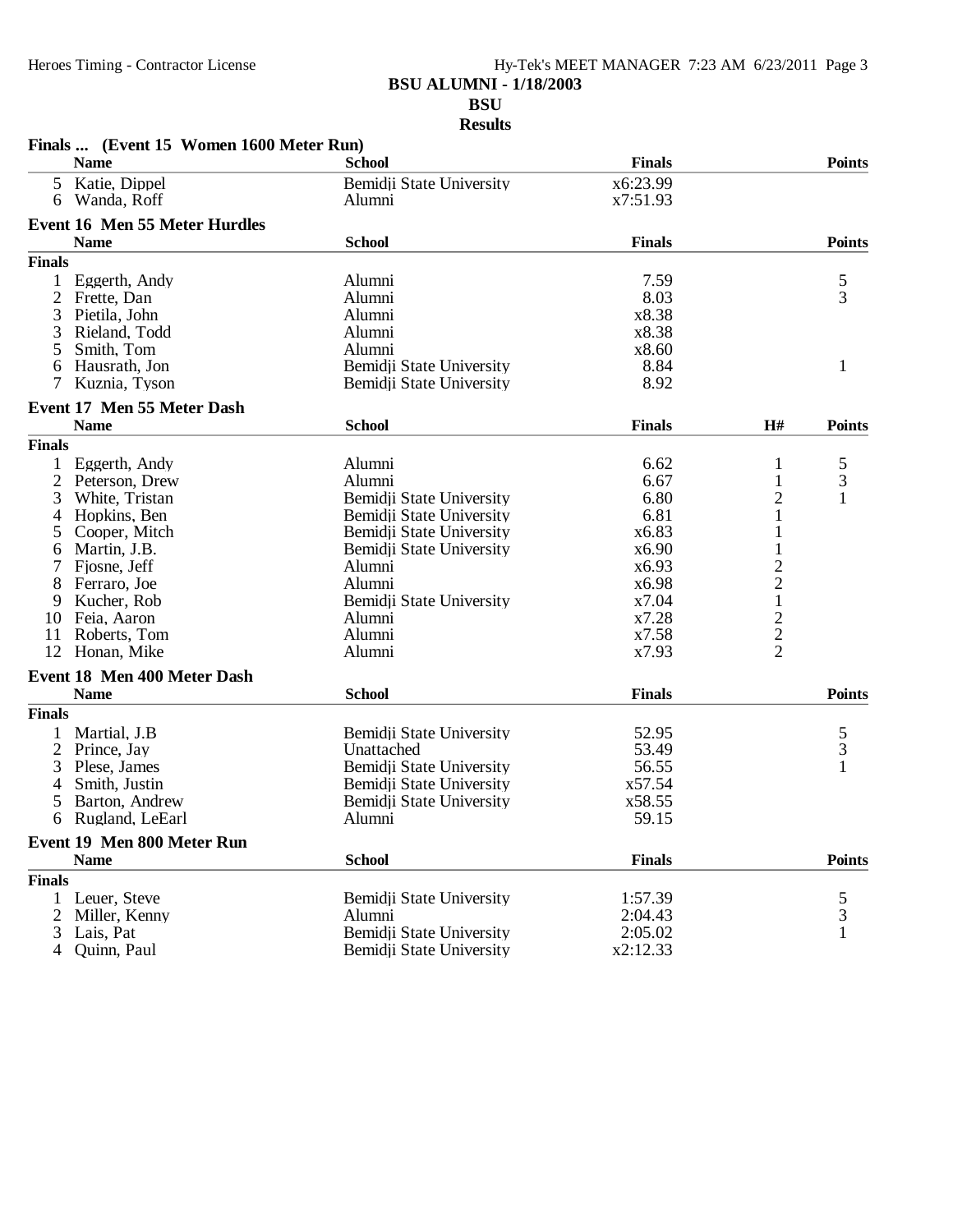## Heroes Timing - Contractor License Hy-Tek's MEET MANAGER 7:23 AM 6/23/2011 Page 4 **BSU ALUMNI - 1/18/2003 BSU Results**

### **Event 20 Men 200 Meter Dash**

|                | <b>Name</b>                   | <b>School</b>            |               | <b>Finals</b> | H#             | <b>Points</b> |
|----------------|-------------------------------|--------------------------|---------------|---------------|----------------|---------------|
| <b>Finals</b>  |                               |                          |               |               |                |               |
| 1              | Eggerth, Andy                 | Alumni                   |               | 22.16         | 1              |               |
| $\overline{2}$ | Peterson, Drew                | Alumni                   |               | 23.47         | 1              | $\frac{5}{3}$ |
| 3              | White, Tristan                | Bemidji State University |               | 23.48         | 1              | 1             |
| 4              | Cooper, Mitch                 | Bemidji State University |               | 23.69         | $\overline{c}$ |               |
| 5              | Hopkins, Ben                  | Bemidji State University |               | x24.16        | $\,1$          |               |
| 6              | Fjosne, Jeff                  | Alumni                   |               | x24.20        | 1              |               |
|                | Feia, Aaron                   | Alumni                   |               | x24.78        | 1              |               |
| 8              | Brown, Daryl                  | Unattached               |               | 25.24         |                |               |
| 9              | Weber, Rich                   | Bemidji State University |               | x25.34        |                |               |
| 10             | Kuznia, Tyson                 | Bemidji State University |               | x25.37        | $\frac{2}{2}$  |               |
| 11             | Roberts, Tom                  | Alumni                   |               | x27.73        |                |               |
| 12             | Honan, Mike                   | Alumni                   |               | x29.44        | $\mathbf{1}$   |               |
|                | Event 21 Men 3000 Meter Run   |                          |               |               |                |               |
|                | <b>Name</b>                   | <b>School</b>            |               | <b>Finals</b> |                | <b>Points</b> |
| <b>Finals</b>  |                               |                          |               |               |                |               |
| $\mathbf{1}$   | Grossiager, Brooks            | Alumni                   |               | 9:28.19       |                | $\frac{5}{3}$ |
| 2              | May, Mike                     | Alumni                   |               | 9:30.62       |                |               |
| 3              | Jacoby, Jason                 | Bemidji State University |               | 9:33.12       |                | 1             |
|                | Quinn, Pat                    | Bemidji State University |               | 10:00.17      |                |               |
| 5              | Roepke, Bart                  | Alumni                   |               | x10:59.52     |                |               |
| 6              | Olson, Bruce                  | Alumni                   |               | x11:58.05     |                |               |
|                | Event 24 Men 1600 Meter Run   |                          |               |               |                |               |
|                | <b>Name</b>                   | <b>School</b>            |               | <b>Finals</b> |                | <b>Points</b> |
| <b>Finals</b>  |                               |                          |               |               |                |               |
|                | Miller, Kenny                 | Alumni                   |               | 4:33.78       |                |               |
| $\overline{2}$ | White, Corey                  | Bemidji State University |               | 4:35.94       |                | $\frac{5}{3}$ |
| 3              | Solmonson, Kipton             | Bemidji State University |               | 4:56.09       |                | $\mathbf{1}$  |
| 4              | Feia, Aaron                   | Alumni                   |               | 5:01.39       |                |               |
| 5              | Kustritz, Matt                | Alumni                   |               | x5:09.56      |                |               |
| 6              | Svir, Mike                    | Alumni                   |               | x5:21.01      |                |               |
|                | Kistner, Matt                 | Bemidji State University |               | x5:31.14      |                |               |
| 8              | Bartz, Dennis                 | Alumni                   |               | x6:28.75      |                |               |
| 9              | Olson, Bruce                  | Alumni                   |               | x6:39.67      |                |               |
|                | <b>Event 25 Men Long Jump</b> |                          |               |               |                |               |
|                | <b>Name</b>                   | <b>School</b>            | <b>Finals</b> |               |                | <b>Points</b> |
| <b>Finals</b>  |                               |                          |               |               |                |               |
|                | 1 Cooper, Mitch               | Bemidii State University | 6.66m         | 21-10.25      |                | 5             |
| 2              | Smilth a, Tom                 | Alumni                   | 6.43m         | 21-01.25      |                | 3             |
| 3              | Nordell, Mark                 | Bemidji State University | 6.22m         | 20-05.00      |                |               |
| 4              | Jon, Hausrath                 | Bemidji State University | x5.51m        | 18-01.00      |                |               |
| 5              | Scott, Anderson               | Bemidji State University | x5.50m        | 18-00.50      |                |               |
| 6              | Regland, LeEarl               | Alumni                   | 5.48m         | 17-11.75      |                |               |
| 7              | Barton, Andrew                | Bemidji State University | x5.46m        | 17-11.00      |                |               |
|                | Honan, Mike                   | Alumni                   | x5.25m        | 17-02.75      |                |               |